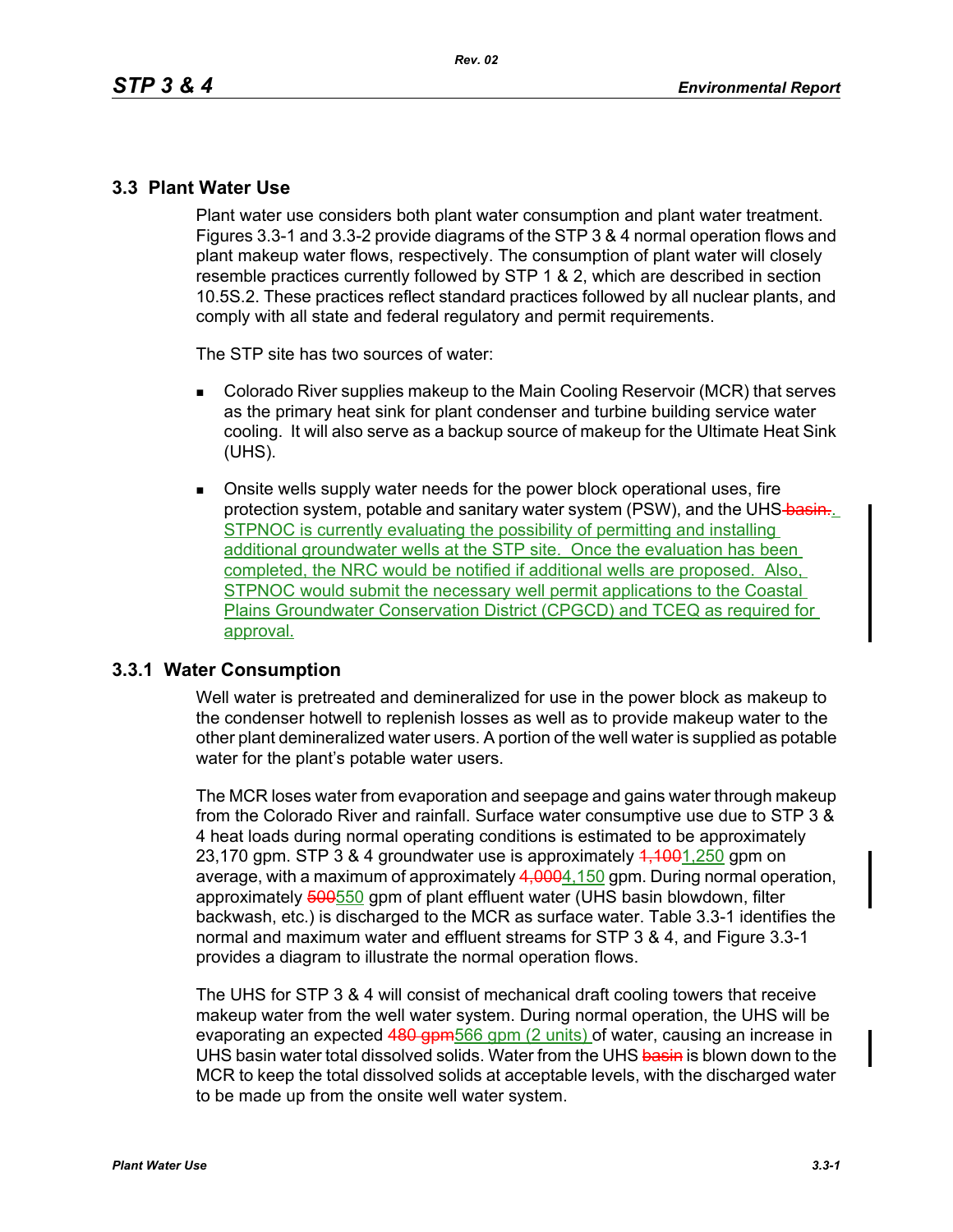$\blacksquare$ 

Table 3.3-1 provides the normal and maximum flow rates for STP 3 & 4 systems that use surface water or groundwater. Table 3.3-1 envelops the water consumption during periods of minimum water availability and average plant operation by month for STP 3 & 4 only.

STP 1 & 2 water usage can be seen in Reference 3.3-2. The cumulative impacts can be seen in section 10.5S.2. Figures 3.3-1 and 3.3-2 show the plant makeup flows including potable water, demineralized water, and the UHS-basin.. The figures also show plant waste streams including treated radwaste effluents, treated sanitary wastes and low-volume wastes, which consist of reverse osmosis reject, filter backwash waste, oil/water separator effluent, and miscellaneous drains. The normal values listed in Table 3.3-1 are the expected flow values during normal plant operation at full load and the maximum values are those expected during outages and abnormal conditions such as emergency, hot standby, hot standby with loss of AC or shutdown. The rate of surface water consumption shown in Table 3.3-1 is not directly related to the rates of withdrawal and discharge to the Colorado River. Withdrawal from the Colorado River depends on the river flow rate, river water quality and MCR level. Fluctuations in the makeup water availability are accommodated by the maintaining the MCR water level within an acceptable range.

The flows from the miscellaneous demineralized water drains and low-volume wastewater are released to a wastewater retention basin(s) where it will be sampled prior to discharge. The water will be sent to a discharge line and discharged to the MCR. The treated liquid radwaste effluent and sanitary wastewater will be sent to the discharge line and released to the MCR.

### **3.3.2 Water Treatment**

The water treatment systems for STP 3 & 4 will be similar to those in use at the existing STP 1 & 2. Treatment systems will be required for systems supplied by groundwater, including:

- Condensate water makeup
- **UHS basin water makeup**
- **Potable water**
- Radwaste
- **Fire protection systems**

The circulating water system at STP 3 & 4 draws water from the MCR, which receives its makeup water from the Colorado River. Biocides and anti-scalant will be injected at the circulating water intake structure to control biofouling and scaling in the circulating water system and associated piping.

Well water is first sent to a filtration system, then chemical conditioned (including disinfection), and transported to a filtered water tank. The filters will be periodically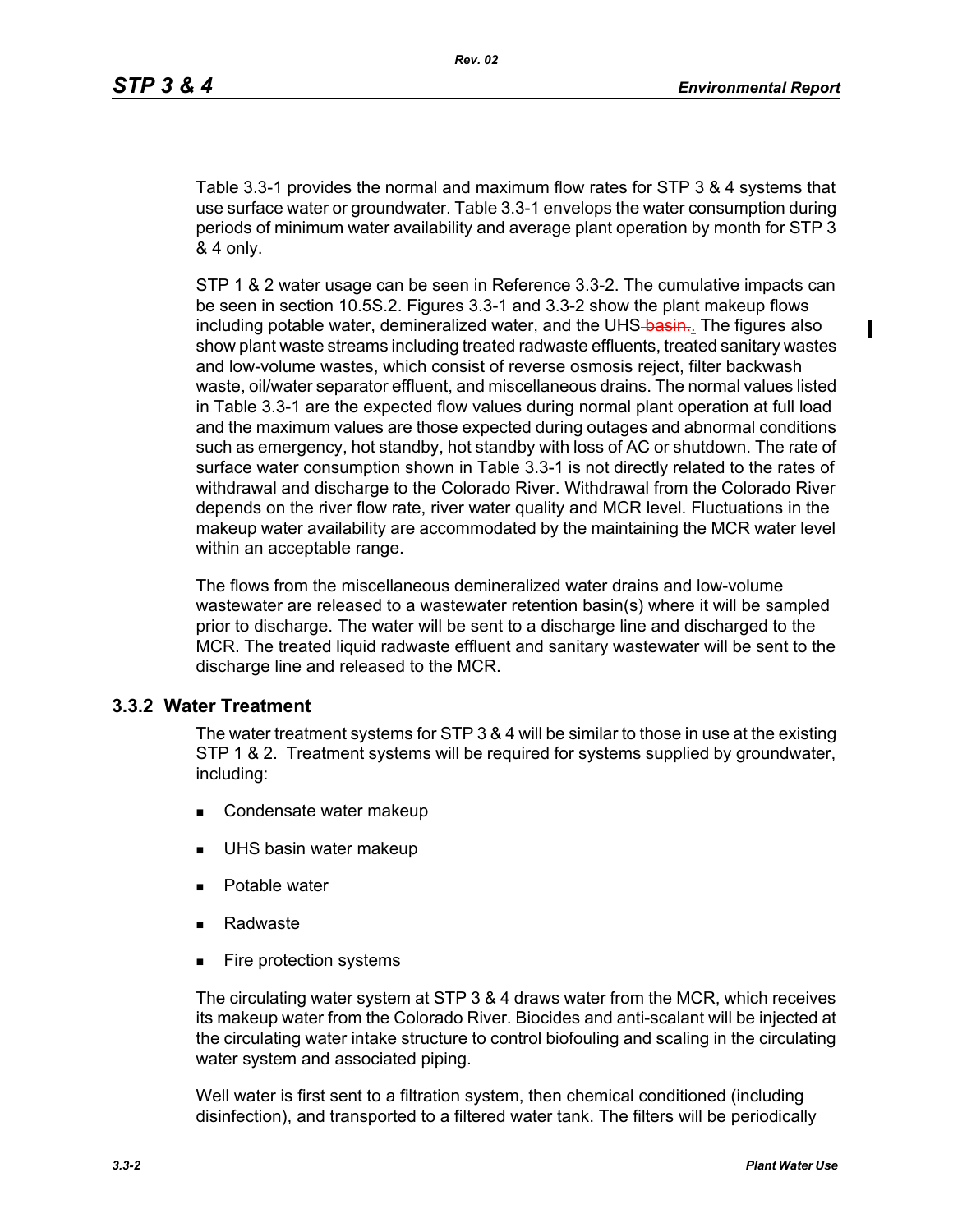backwashed to remove accumulated solids. The filtered water is distributed to the Fire Protection System and the Makeup Water Preparation (MWP) System.

The PSW System distributes drinking water throughout the power plant. The potable water will be distributed at low flow rates during normal plant operation. At peak times, such as refueling, the PSW will provide maximum flows of approximately 50 gpm per unit. The PSW is sized to provide instantaneous flows of up to 200 gpm per unit for short time periods. Potable water peak demands are expected during plant outages due to high plant population.

Demineralized water for plant uses is produced by the MWP System (See Figure 3.3- 2). Water is treated by filtration, reverse osmosis, and mixed bed demineralization processes. The MWP System is designed to reduce suspended and dissolved solids, organics, and colloidal particles present in the well water. Before the reverse osmosis system, a water softener system or a combination of sulfuric acid and sodium hexametaphosphate will be added to control fouling. Sodium hydroxide is added to the first pass permeate of the reverse osmosis system to adjust the pH to improve dissolved solids rejection in the second pass. Chemical addition quantities are proportional to water quality and will be added as needed to provide proper water chemistry. The demineralizers will provide final polishing after the reverse osmosis treatment. The demineralizer resins will be regenerated offsite; therefore, no demineralizer regeneration waste will be generated on site. The waste from the filters is sent to a low-volume waste sump and eventually discharged to the MCR. The MWP System will have peak demands mainly during startup and refueling outages. The MWP System provides makeup water to the Makeup Water Condensate (MUWC) System and Makeup Water Purifier (MUWP) System (See Figure 3.3-2). After filling the systems initially, small quantities of water will be required continuously to replace leakage and drainage from various systems within the power block (See Figure 3.3-2).

The MWP System will meet the demineralized water demand for STP 3 & 4 under normal and maximum operating conditions. Under normal operation, each unit has an overall estimated demineralized water demand of approximately 100 gpm. To support STP 3 & 4, the MWP System will provide an average of approximately 200 gpm of demineralized water. This is the capacity of having a single reverse osmosis train running in a two-pass series configuration. Under emergency and abnormal operation, each unit has an estimated demineralized water demand of approximately 400 gpm. To support one unit at maximum and one unit under normal operation, the MWP System will provide a continuous maximum flow of approximately 500 gpm of demineralized water.

The MWP System sizing is based on meeting maximum flow conditions with four reverse osmosis units. In the normal mode, the reverse osmosis units will be configured as two parallel reverse osmosis trains with each reverse osmosis train consisting of two reverse osmosis units in series (as a two-pass reverse osmosis configuration) to produce up to 400 gpm total demineralized water. The four reverse osmosis units will have the capability to be configured as four parallel single-pass reverse osmosis trains to produce instantaneous flows up to approximately 800 gpm total demineralized water for short time periods.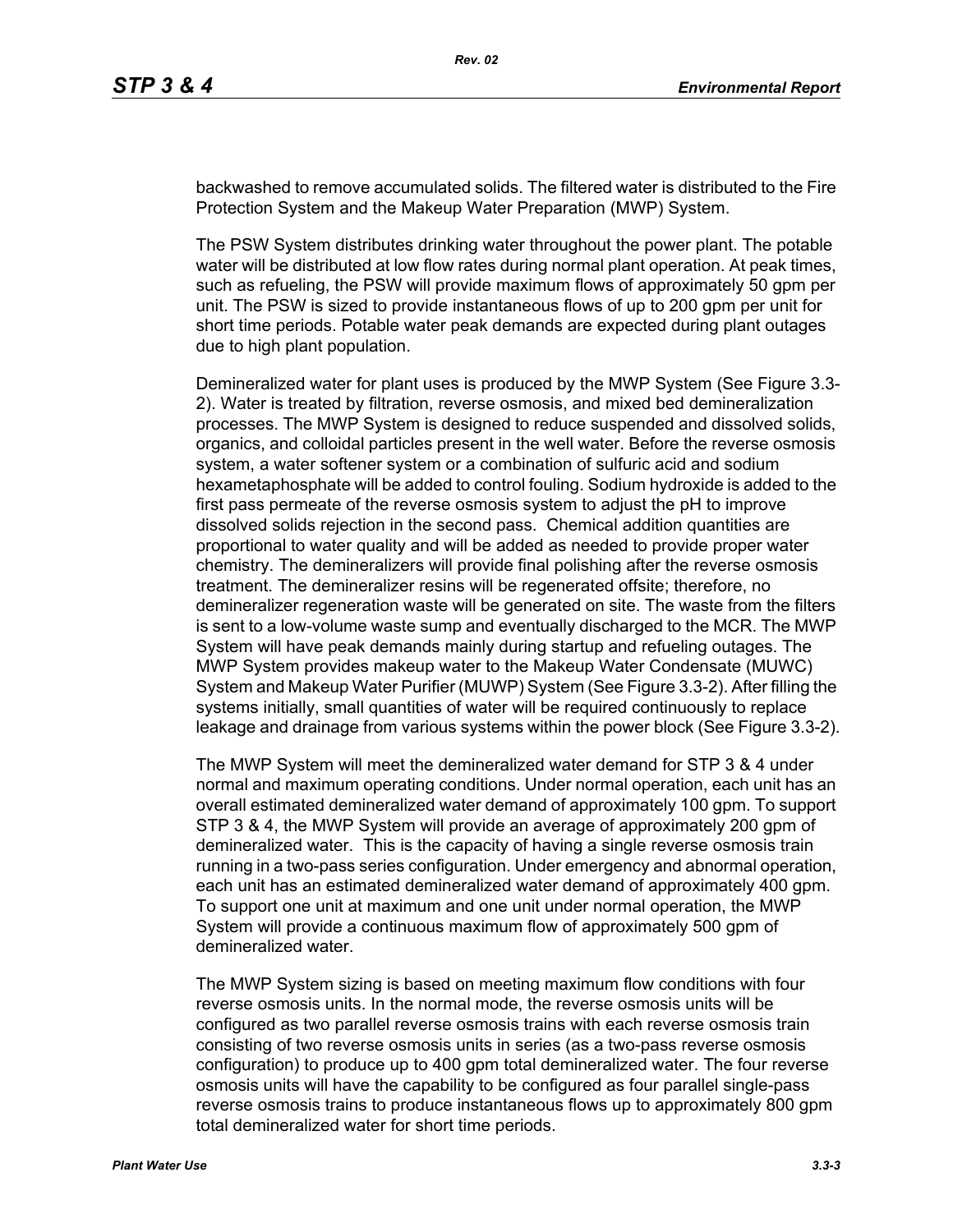The MUWC System and the MUWP System both receive water from the MWP System. The MUWC System provides condensate quality water for both normal and emergency operations.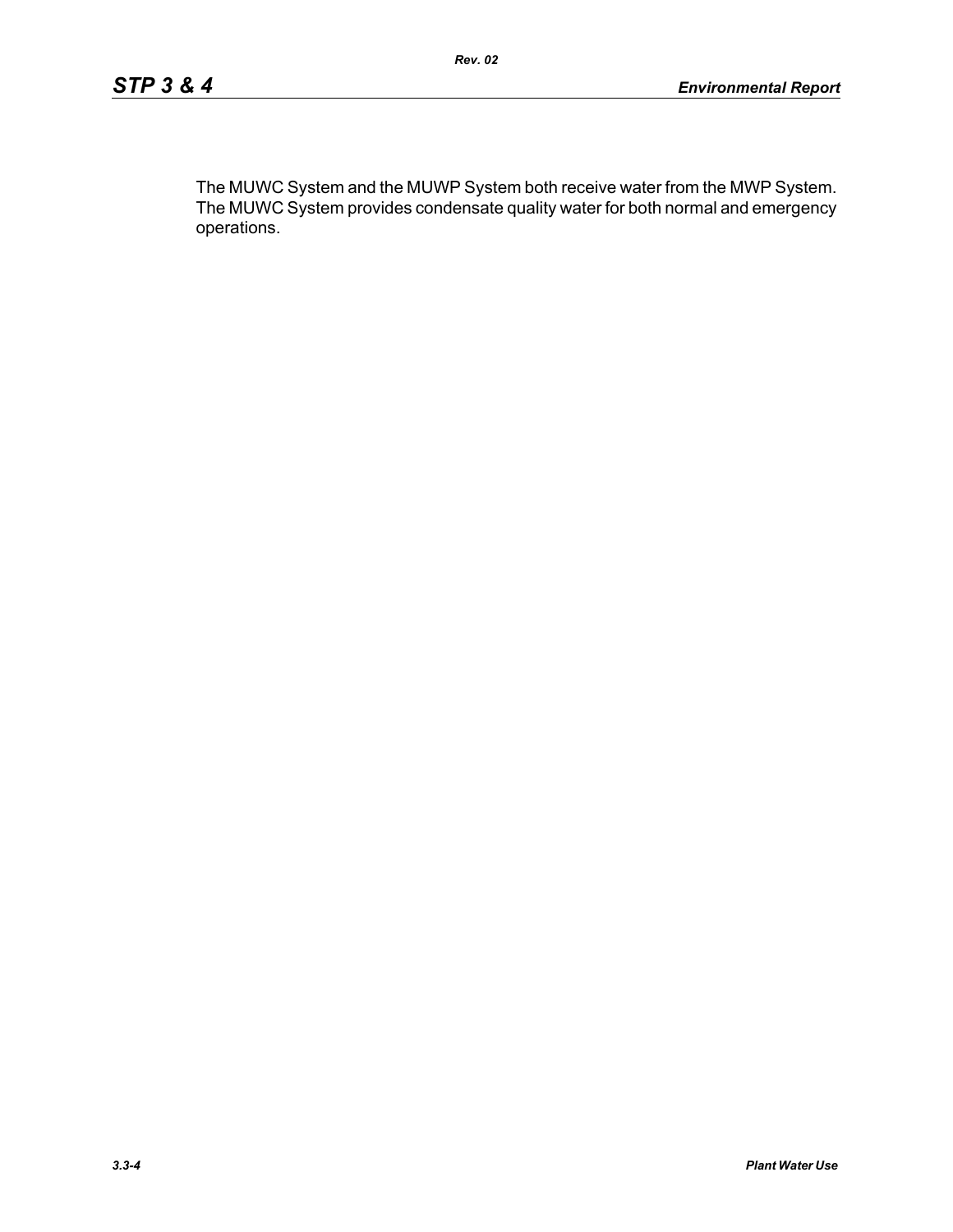The MUWP System provides makeup water to the following (Reference 3.3-1):

- Condensate Storage Tank
- Reactor Building Cooling Water System
- **Turbine Building Cooling Water System**
- **Diesel Generator Cooling Water System**
- **Liquid Radwaste System**
- **Standby Liquid Control Tank**
- Decontamination Station
- **Plant Chilled Water Systems**
- **Plant Laboratories**
- **Dubber Miscellaneous Uses**
- The MUWC System supports the following (Reference 3.3-1):
- **Main Condenser Hotwell**
- **Liquid Radwaste System**
- **Residual Heat Removal System Flushing**
- **High-Pressure Core Flooder System charging and flushing**
- Reactor Core Isolation Cooling System charging and flushing
- **Fuel Pool Skimmer Surge Tanks**
- **EXEC** Cleanup System Phase Separators and Cleanup System Filter Demineralizer
- **Condensate Filter and Demineralizer**
- Other Miscellaneous Uses

Discharges from the systems using demineralized water for makeup are routed to plant sumps, non-radioactive drains, or the liquid radwaste system before discharge.

The MUWC System and the MUWP System interface with the systems stated above but are not limited to only these systems. Most of these systems are closed looped; therefore, makeup will only need to be provided when water levels become low.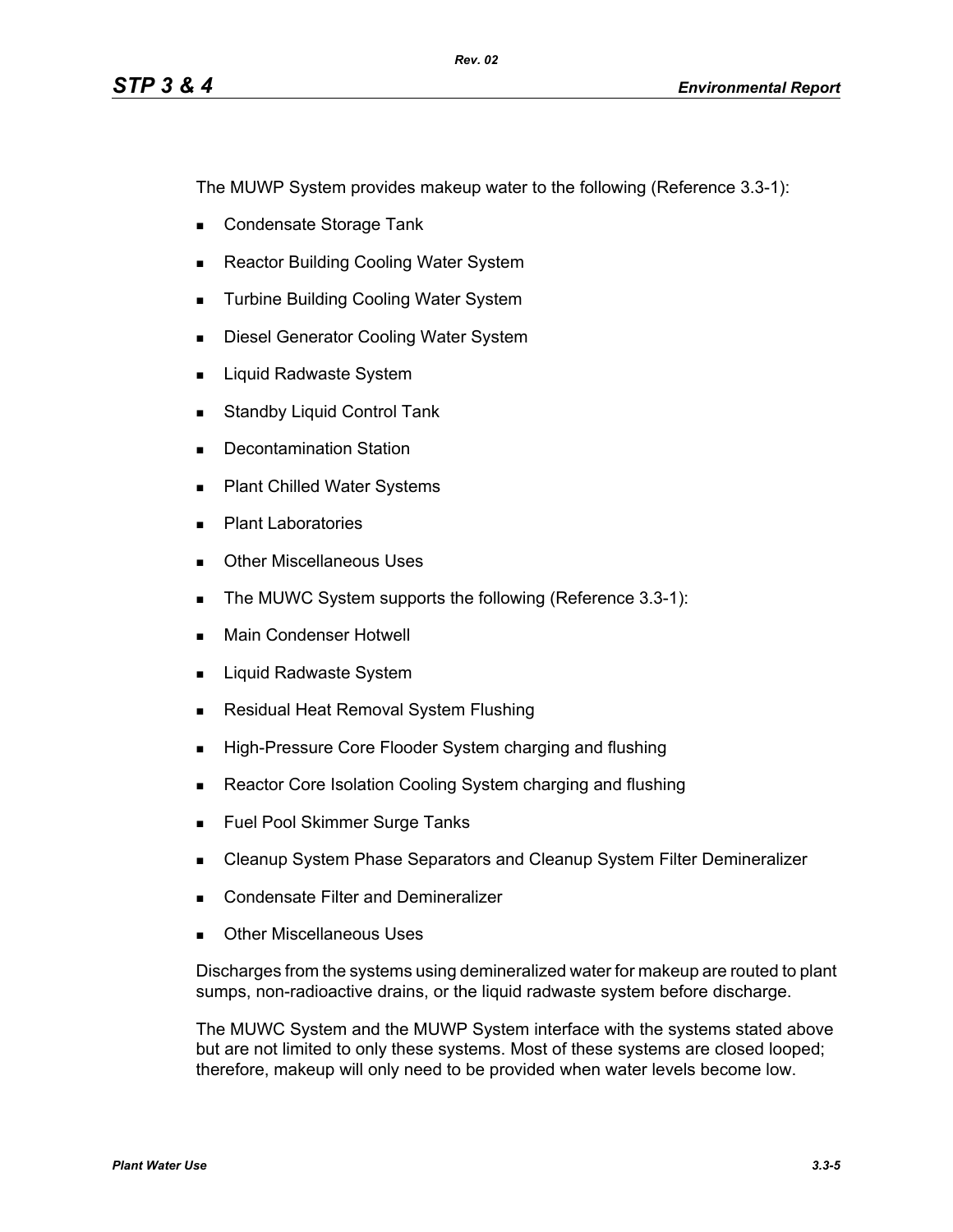## **3.3.3 References**

- 3.3-1 ABWR Design Control Document, GE Nuclear Energy, Revision 4, March 1997.
- 3.3-2 South Texas Project Units 1 and 2 Environmental Report Amendment 10, July 16, 1987.
- 3.3-3 Texas Commission on Environmental Quality, Permit to Discharge Wastes under Provisions of Section 402 of the Clean Water Act and Chapter 26 of the Texas Water Code-Texas Pollutant Discharge Elimination System (TPDES) Permit No. WQ0001908000, Austin, Texas, July 21, 2005.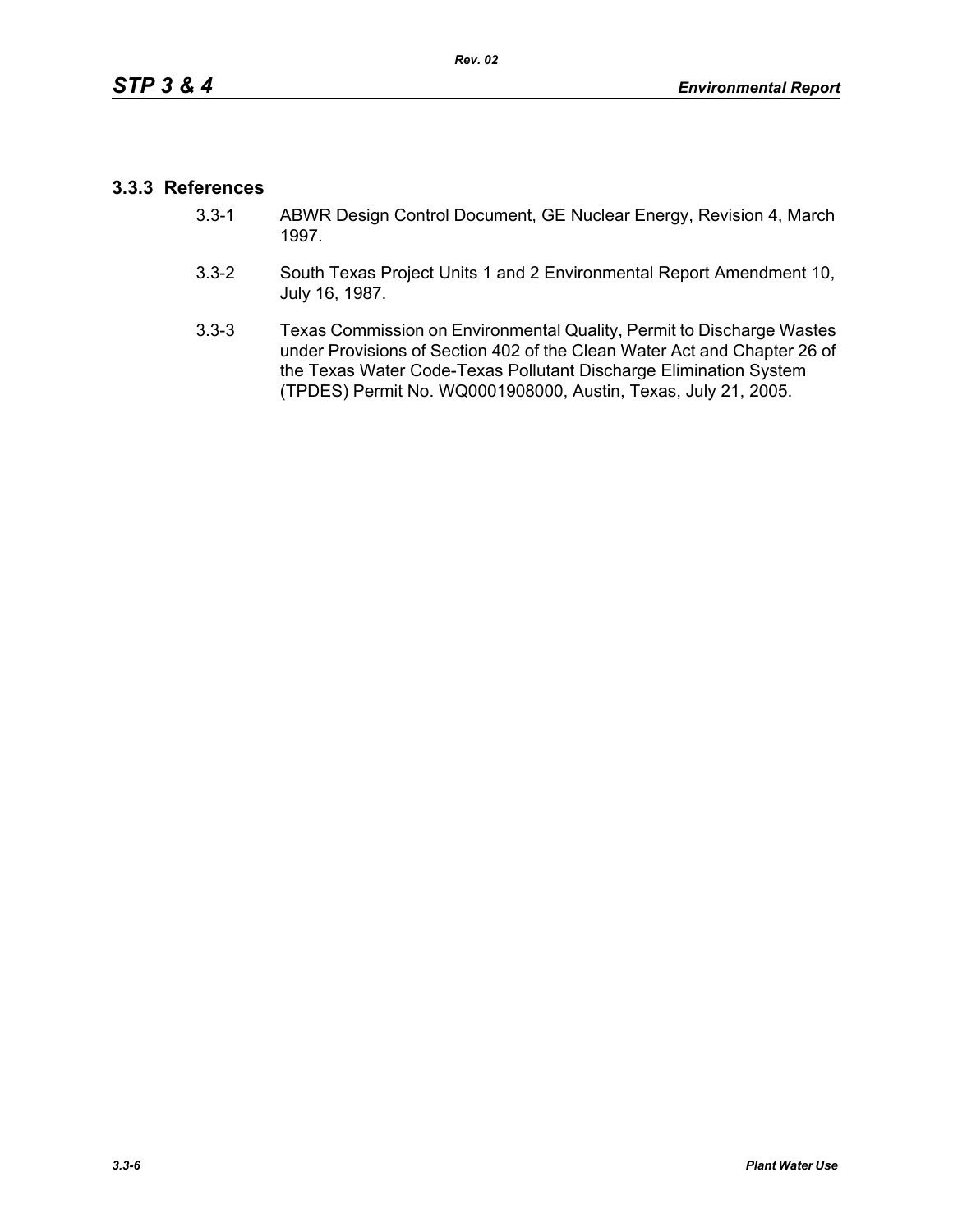$\mathbf{I}$  $\mathbf I$ 

 $\blacksquare$ 

|                        |                                                      | Normal [1]        | <b>Maximum</b>      |                 |
|------------------------|------------------------------------------------------|-------------------|---------------------|-----------------|
| <b>Stream</b>          | <b>Stream Description</b>                            | (gpm)             | [1, 2, 7]<br>(gpm)  | <b>Comments</b> |
|                        | <b>Groundwater (Well) Streams</b>                    |                   |                     |                 |
| $\overline{2}$         | Plant Well Water Demand                              | 4,0771,242        | 3,9354,108          | $[11]$          |
| 8                      | Well Water Demand for UHS System Makeup              | 720885            | 3,0303,203          | $[11]$          |
| 4                      | <b>UHS Tower Evaporation</b>                         | 480566            | 2,0202,122          |                 |
| 5                      | <b>UHS Tower Blowdown</b>                            | 234283            | 9971,058            | $[4]$           |
| 6                      | <b>UHS Tower Circulating Water Flow</b>              | 85,590            | 128,400             |                 |
| $\overline{7}$         | <b>UHS Tower Drift</b>                               | 95                | 4310                | $[3]$           |
| 1                      | Well Water for Power Plant Makeup/Use                | 332               | 805                 | [6]             |
| 15                     | Potable Water                                        | 25                | 100                 |                 |
| 16                     | Sanitary Waste                                       | 25                | 100                 |                 |
| 19                     | <b>Filter Effluent</b>                               | 332               | 805                 |                 |
| 20                     | Filter Backwash Water                                | 17                | 40                  |                 |
| 21                     | <b>Filter Backwash Waste</b>                         | 17                | 40                  |                 |
| 27                     | Demineralized Water to Various Users                 | 200               | 500<br>[8]          |                 |
| 22                     | Reverse Osmosis Influent                             | 300               | 750                 |                 |
| 23                     | <b>Reverse Osmosis Effluent</b>                      | 200               | 500                 |                 |
| 24                     | Reverse Osmosis Reject                               | 100               | 250                 |                 |
| 26                     | <b>Mixed Bed Effluent</b>                            | 200               | 500                 |                 |
| 34                     | Liquid Radwaste Treatment Influent                   | 40                | 280                 |                 |
| 30                     | Fire Water System Makeup                             | 10                | 10                  |                 |
| 32                     | Oil/Water Separator Influent                         | 15                | 15                  |                 |
| 28                     | Equipment/Floor Washdown                             | 5                 | 5                   |                 |
| 39                     | <b>Consumptive Losses</b>                            | 110               | 145                 |                 |
| 40                     | Demineralized Users Miscellaneous Drains<br>Influent | 50                | 75                  |                 |
| 42                     | Startup/Flush Pond                                   | 0                 | 0                   | [5]             |
|                        | <b>MCR Streams</b>                                   |                   |                     |                 |
| $\boldsymbol{\varrho}$ | <b>MCR Evaporation</b>                               | 43,082            | 46,536              | [12]            |
| 9a                     | <b>MGR Natural Evaporation</b>                       | 49,912            | 23,109              | [12]            |
| 9b9                    | MCR Forced Evaporation from STP 3 & 4                | 23,170            | 23,427              | $[12]$          |
| 11                     | <b>MCR Circulating Water Flow</b>                    | $2.4 \times 10^6$ | $2.4 \times 10^{6}$ |                 |
| 12                     | <b>MCR Seepage</b>                                   | 0                 | 0                   | [9]             |
| 14                     | <b>MCR Rainfall</b>                                  | 0                 | 0                   | $[9]$           |
| 43                     | MCR Blowdown to Colorado River                       | 0                 | 138,240             | $[10]$          |
| 44                     | MCR Makeup to UHS (Backup to Wells)                  | 0                 | 0                   | $[11]$          |

# **Table 3.3-1 STP 3 & 4 Water Flow Table**

 $\mathbf I$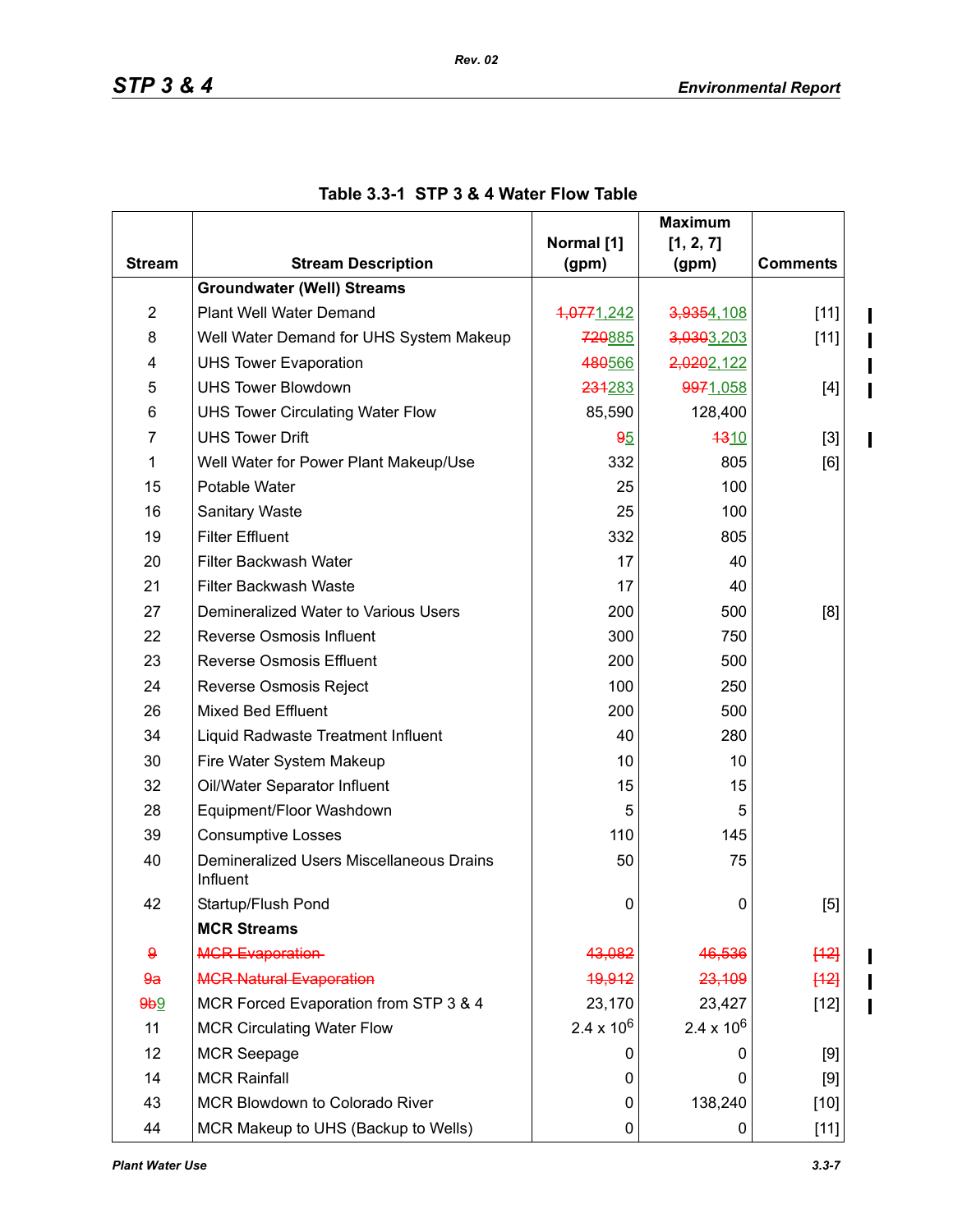|               |                                                       | Normal [1]     | <b>Maximum</b><br>[1, 2, 7] |                 |
|---------------|-------------------------------------------------------|----------------|-----------------------------|-----------------|
| <b>Stream</b> | <b>Stream Description</b>                             | (gpm)          | (gpm)                       | <b>Comments</b> |
|               | <b>Surface Water (Colorado River) Streams</b>         |                |                             |                 |
| 3             | Total Required River Water to MCR                     | 42,60422,692   | 44,77924,867                |                 |
| 43            | Total Discharge from MCR to River                     | 0              | 138,240                     | $[10]$          |
|               | <b>Plant Effluent Streams</b>                         |                |                             |                 |
| 10            | Final Effluent Discharge Line to MCR                  | <b>478</b> 530 | 4,7571,818                  |                 |
| 35            | <b>Treated Liquid Radwaste</b>                        | 40             | 280                         |                 |
| 37            | Wastewater Retention Basin Discharge                  | 182            | 380                         |                 |
| 41            | Demineralized Users Miscellaneous Drains<br>Discharge | 50             | 75                          |                 |
| 17            | Treated Sanitary Waste                                | 25             | 100                         |                 |
| 36            | Total Low Volume Waste                                | 132            | 305                         |                 |
| 29            | Equipment/Floor Washdown Waste                        | 5              | 5                           |                 |
| 31            | Fire Water System Losses                              | 10             | 10                          |                 |
| 33<br>Notes:  | Oil/Water Separator Effluent                          | 15             | 15                          |                 |

| Table 3.3-1 STP 3 & 4 Water Flow Table (Continued) |  |  |  |  |
|----------------------------------------------------|--|--|--|--|
|----------------------------------------------------|--|--|--|--|

1. The flow rate values are for STP 3 & 4.

2. These flows are not necessarily concurrent.

3. The cooling tower drifts are  $0.010000$  of the tower circulating water flow.

4. The UHS cooling towers are assumed operating at three cycles of concentration.

- 5. Startup flushes and startup pond discharge would occur only during the initial plant startup phase and potentially after unit outages when system flushes are required.
- 6. Makeup water for demineralized water, potable water, and fire protection water, and makeup to the UHS basin would be from site wells. The MCR makeup will be from the Colorado River.
- 7. Maximum evaporation from the UHS towers would occur during emergency, hot standby, hot standby with loss of AC, or shutdown conditions. All other maximum flows are during the power block peak demands for makeup water.
- 8. For the normal condition, the reverse osmosis system is operating in a two-pass configuration, in maximum conditions the reverse osmosis is operating in a single-pass parallel configuration.
- 9. The rainfall and seepage have been taken to be 0 gpm because STP 1 & 2 has already taken rainfall and seepage in consideration for its plant water balance (Reference 3.3-2). The addition of STP 3 & 4 has no impact on rainfall and insignificant impact on the seepage rates.
- 10. The MCR has the ability to discharge water to the Colorado River at rates up to a maximum of 138,240 gpm (200 million gallons per day) in accordance with the existing Texas Pollutant Discharge Elimination System (TPDES) permit (Reference 3.3-3). The MCR has been blowndown infrequently during the past 20 years. Makeup water to the MCR during periods of blowdown evolution is not considered since the makeup requirements depend on the MCR water level and river flows.
- 11. These maximum demands are estimated based on one unit in a planned refueling outage, and the second unit in a forced outage using worst case relative humidity. Using average relative humidity, demands for plant well water and UHS makeup are estimated to reduce to 3,305 gpm and 2,400 gpm, respectively. If the demand is higher than the permitted well water levels, UHS makeup for one or both units will be provided from the MCR.
- 12. The forced evaporation shown includes STP 3 & 4 only. The natural evaporation of the MCR is constant and is not impacted by the number of units at the STP site. The natural evaporation of the MCR is not included in the discussion of surface water consumption in section 3.3.1.
- 13. Minimum water availability has no impact on the water balance for STP 3 & 4. The MCR accommodates for fluctuations in makeup water availability. Change in the MCR level does not significantly impact the evaporation.
- 14. Details on groundwater sources and construction requirements for plant water use are discussed in Sections 2.3, 4.2, and 3.9S. Information regarding STP 1 & 2 plant water use can be found in Reference 3.3-2.

 $\blacksquare$ 

 $\blacksquare$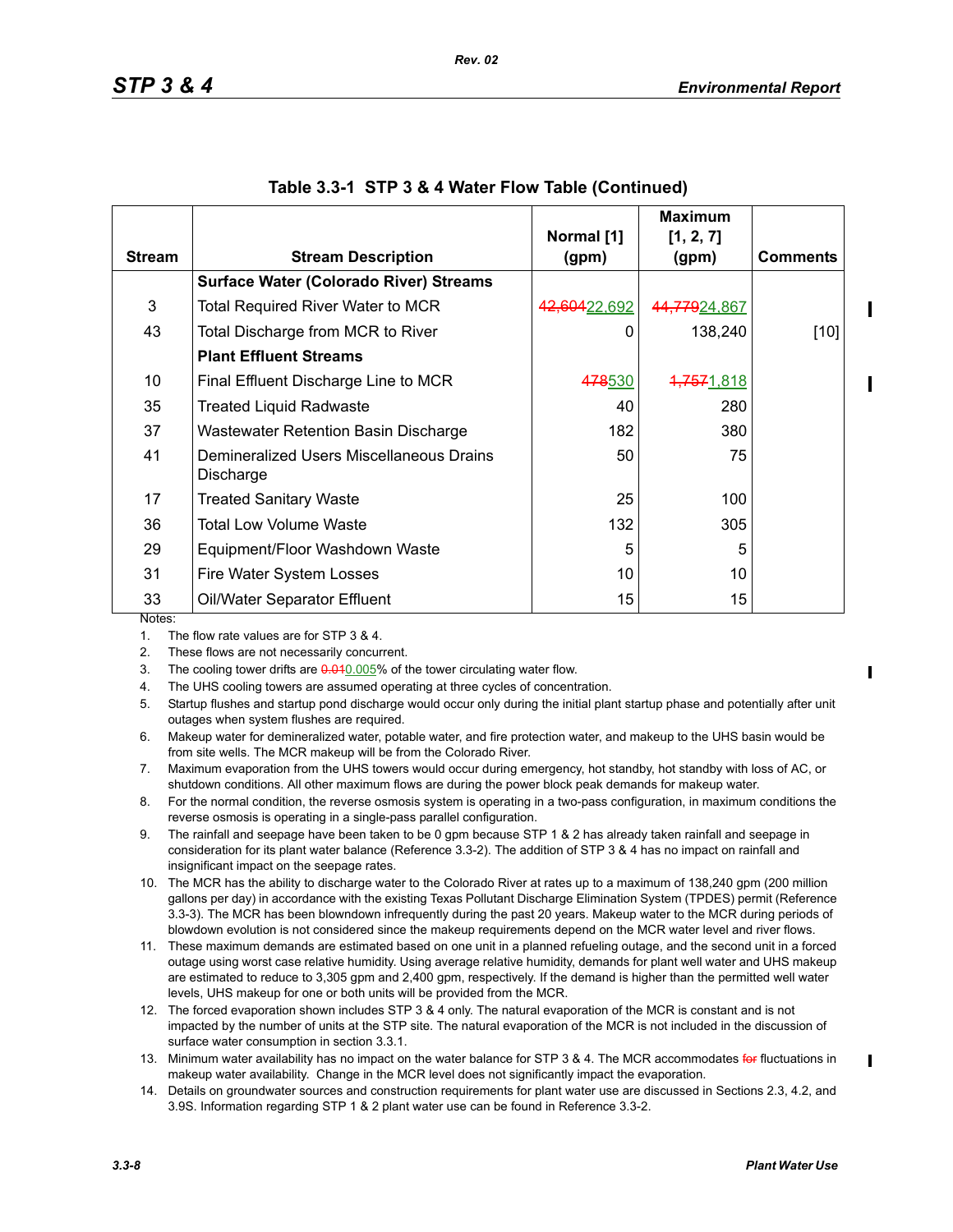

*STP 3 & 4*